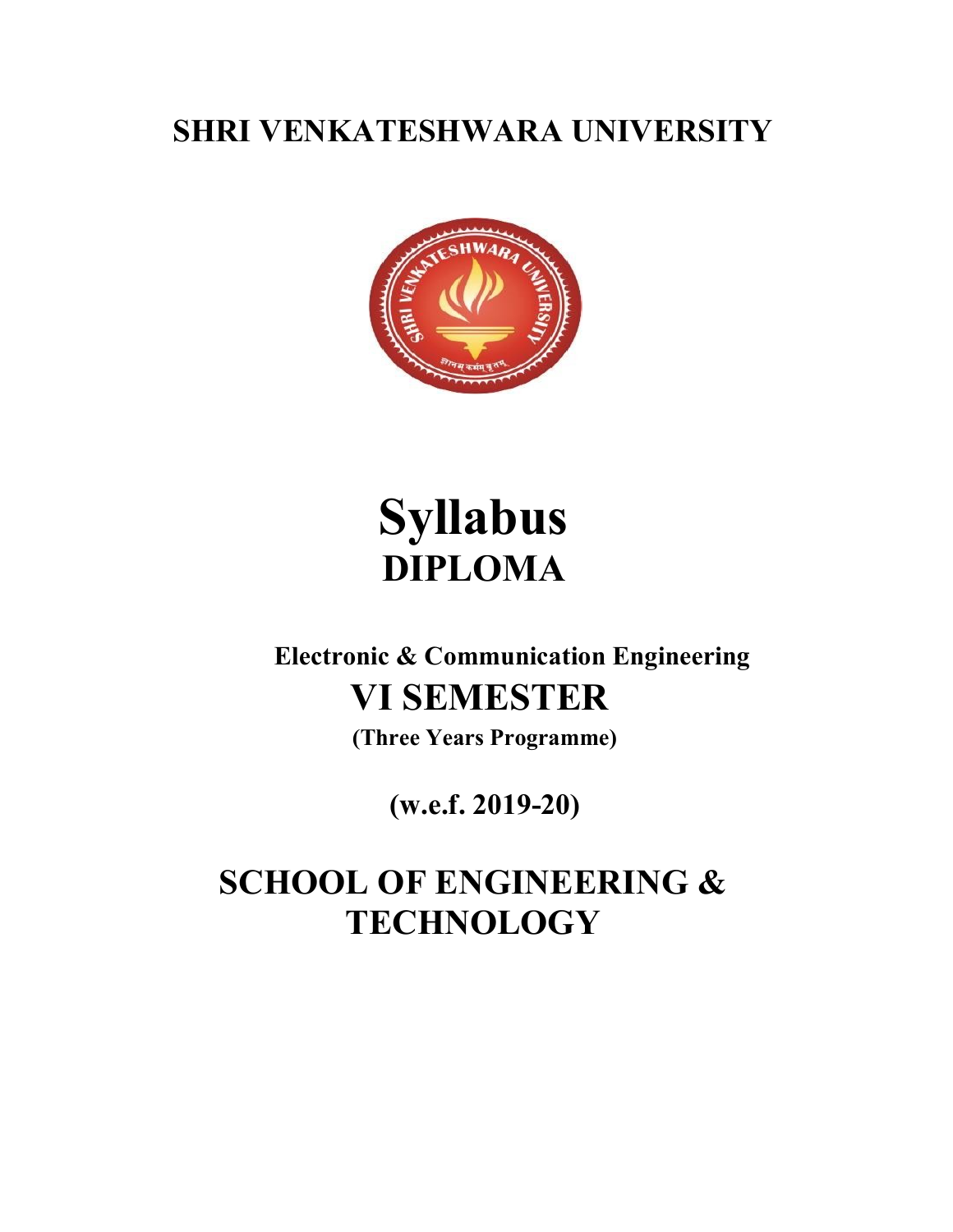|                         |                  | <b>Electronic &amp; Communication Engineering</b>          |                |                  |                  |                 |              |                          |                  |                        |                  |              |                |
|-------------------------|------------------|------------------------------------------------------------|----------------|------------------|------------------|-----------------|--------------|--------------------------|------------------|------------------------|------------------|--------------|----------------|
|                         |                  | <b>SEMESTER-V</b>                                          |                |                  |                  |                 |              |                          |                  |                        |                  |              |                |
| SI<br>$\bullet$         | Subject<br>Codes | Subject                                                    |                | <b>Periods</b>   |                  |                 |              | <b>Evaluation Scheme</b> |                  | End<br><b>Semester</b> |                  | Tota         | Credit         |
| ${\bf N}$<br>0.         |                  |                                                            | $\mathbf{L}$   | $\mathbf T$      | $\mathbf P$      | <b>CT</b>       | <b>TA</b>    | Tota<br>1                | $\mathbf P$<br>S | TE                     | $\mathbf P$<br>E | $\mathbf{l}$ |                |
| $\mathbf{1}$            | <b>PEC-601</b>   | Computer<br>Networking and<br>Data<br>Communication        | $\overline{3}$ | $\mathbf{0}$     | $\overline{0}$   | 20              | 10           | 30                       |                  | 70                     |                  | 100          | $\mathfrak{Z}$ |
| $\overline{2}$          | <b>PEC-602</b>   | Mechatronics                                               | $\overline{3}$ | $\boldsymbol{0}$ | $\overline{0}$   | 20              | 10           | 30                       |                  | 70                     |                  | 100          | $\mathfrak{Z}$ |
| 3                       | <b>PEC-603</b>   | Artificial Intelligence                                    | $\overline{3}$ | $\boldsymbol{0}$ | $\boldsymbol{0}$ | $\overline{20}$ | $ 10\rangle$ | $\overline{30}$          |                  | 70                     |                  | 100          | $\mathfrak{Z}$ |
| $\overline{\mathbf{4}}$ | <b>PSE-666</b>   | Entrepreneurship and<br>Start-ups                          | $\overline{3}$ | $\overline{0}$   | $\overline{0}$   | 20              | 10           | 30                       |                  | 70                     |                  | 100          | $\mathfrak{Z}$ |
| $\overline{5}$          | <b>PEC-611</b>   | Computer<br>Networking and<br>Data<br>Communication<br>Lab | n.             | $\Omega$         | $\overline{2}$   |                 |              |                          | $ 10\rangle$     |                        | $\overline{15}$  | 25           | $\mathbf{1}$   |
| 6                       | <b>PEC-612</b>   | Project Phase -II                                          | $\overline{0}$ | n                | $ 12\rangle$     |                 |              |                          | $ 100\rangle$    |                        | 100              | 200          | 6              |
| $\overline{7}$          | <b>PEC-613</b>   | Seminar                                                    |                | l0.              | $\vert 0 \vert$  |                 |              |                          | $\overline{50}$  |                        |                  | 50           | 1              |
| 8                       | <b>AUD-111</b>   | <b>Indian Constitution</b>                                 | $\overline{2}$ | $\boldsymbol{0}$ | $\boldsymbol{0}$ |                 |              |                          |                  |                        |                  |              | $\mathbf{0}$   |
|                         |                  | Indian Constitution - Noncredit Mandatory courses          |                |                  |                  |                 |              |                          |                  |                        |                  | 675          | 20             |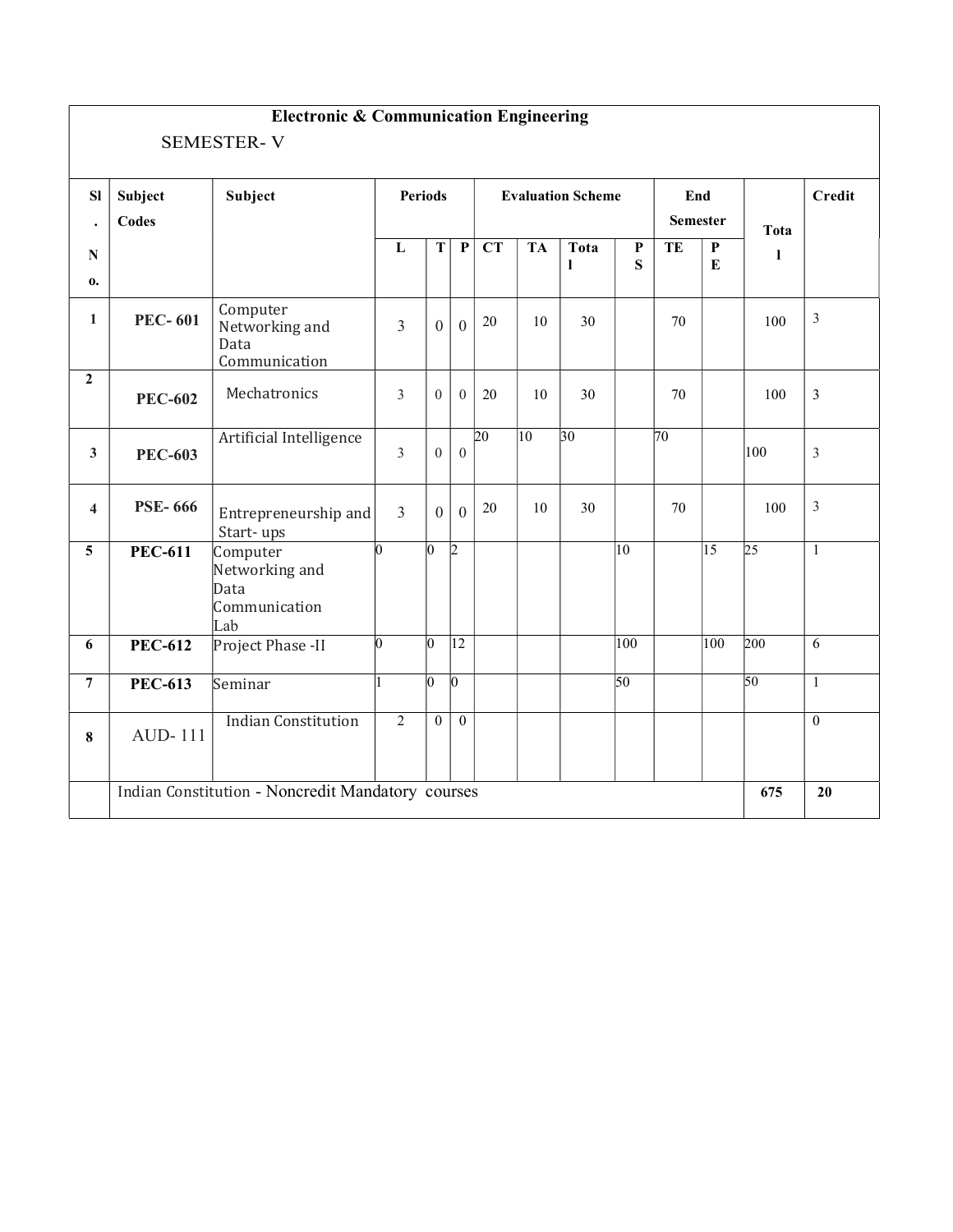| Course Code            | PEC--601                                          |
|------------------------|---------------------------------------------------|
| Course Title           | <b>Computer Networking and Data Communication</b> |
| Number of Credits      | (L: 3, T: 0, P: 0)                                |
| Prerequisites          | <b>NIL</b>                                        |
| <b>Course Category</b> | PC.                                               |

#### Course Content:

Unit 1 - Introduction to data communication.

Concept of analog and digital signals. Bandwidth. Network architecture.

Basics of OSI and TCP/IP reference models.

Types of Computer Networks – Personal Area Network, Local Area Netwrk, Metropolitan Area Network, Wide Area Network, Internetwork.

Computer Network Topologies – Point to Point, Bus topology, Star topology, ring topology, mesh topology, tree topology, Daisy Chain, Hybrid Topology,

Computer Network Model. Transmission media. Wired and wireless connectivity.

#### Unit 2 – Digital & Analog Transmission.

Digital Transmission – Digital to Digital Conversion, Line Coding, Unipolar Encoding, Polar Encoding, Bipolar Encoding, block Coding

Analog Transmission - Analog-to-Digital Conversion, Digital to analog Conversion, Analog to Analog Conversion.

Sampling, Quantization, Encoding, Transmission Modes.

#### Unit 3 – Wireless Communication.

Radio, Micowave, Infra-red, Light Transmission.

Wireless Communication Standards, Characterization of the Wireless Channel, Receiver Techniques for Fading Dispersive Channels,

Mobility Management in Wireless Networks, Mobile IP, Mobile Ad hoc Networks, Ad hoc Routing Protocols, Performance Analysis of DSR and CBRP,

Cluster Techniques, Incremental Cluster Maintenance Scheme, Space time Coding for Wireless Communication.

#### Unit 4 – Data Link Layer Technologies.

Types of Network Routing, Network Layer Protocols. FDM, TDM and CDMA.

Circuit and packet switching. Frame relay and ATM switching. ISDN. Local area network protocols. Fibre optic networks. Satellite networks.

Data link layer design issues: its functions and protocols. Internet protocol. Routing algorithms. Congestion control algorithms. IP addressing schemes. Internetworking and sub-netting.

Error Detection and Correction - Types of Errors, Detection, Correction Switching and Data link layer, data link control and protocols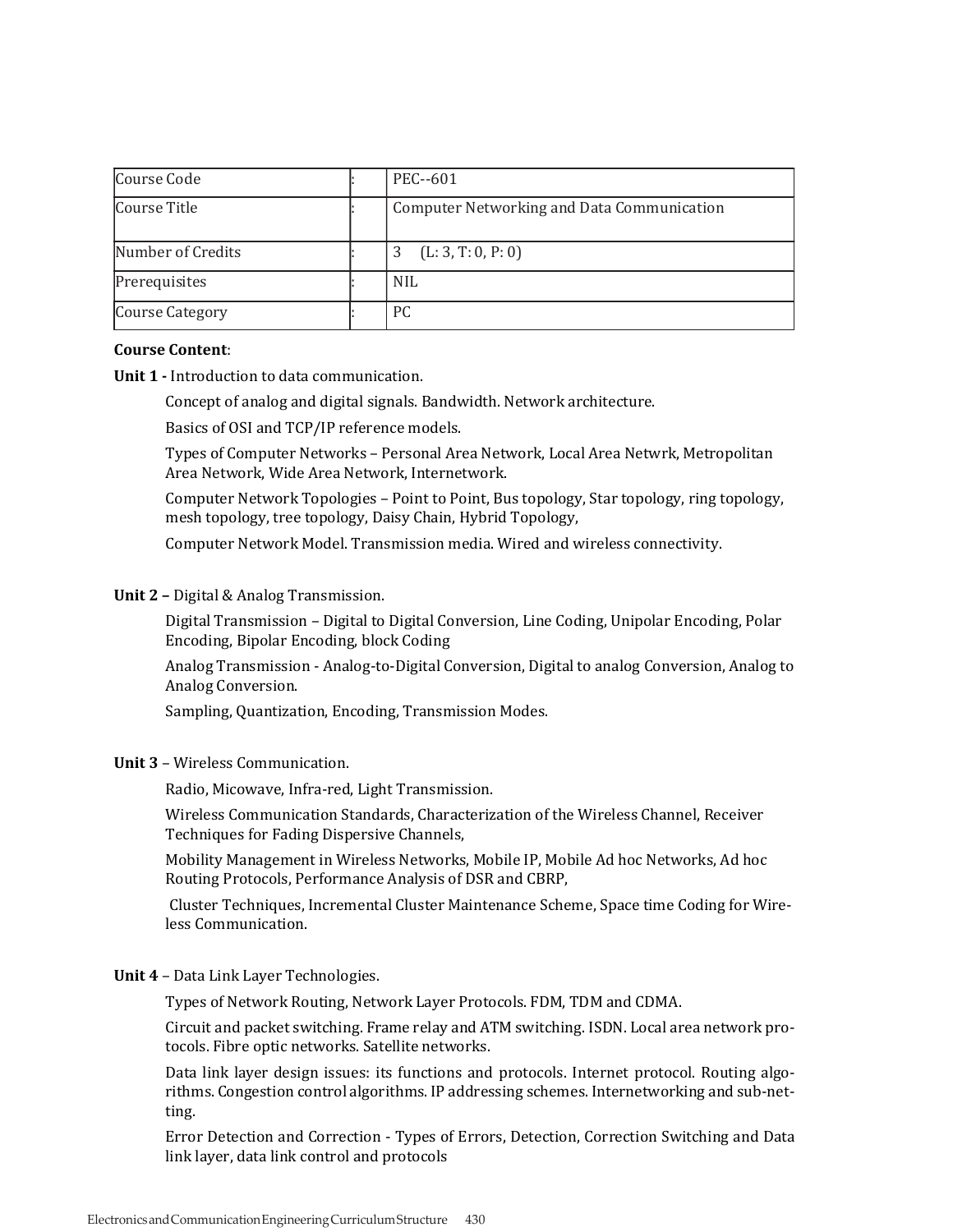Unit 5 - Transmission Media & Transmission Control protocol.

Magnetic Media, Twisted Pair Cable, Coaxial Cable, Power Lines, Fiber Optics.

Protocol– Features, Header, Addressing, Connection Management, Error Control and Flow Control, Multiplexing, Congestion Control, Timer Management, Crash Recover

#### REFERENCES / SUGGESTED LEARNING RESOURCES:

| S.<br>No. | Title of Book                                                    | Author                      | <b>Publication</b>        |
|-----------|------------------------------------------------------------------|-----------------------------|---------------------------|
| 1.        | Computer Networking A top down Ap-<br>lproach:                   | J.F.Kurose                  | Pearson                   |
| 2.        | Computer Networks and Internet                                   | D.E. Comer                  | Pearson                   |
| 3.        | Wireless Communications: Principles and<br>Practice, 2nd edition | T. Rappaport                | Hall,<br>Prentice<br>2002 |
| 4.        | Wireless Communication and Networking                            | John W. Mark, Weihua Zhuang |                           |
| 5.        | Modelling and Analysis of Computer Com-<br>munication Networks   | Jeremiah F. Hayes           |                           |
| 6.        | Data communication & Networking                                  | <b>Stallings</b>            |                           |

#### SUGGESTED SOFTWARE/LEARNING WEBSITES:

- a) www.tutorialspoint.com/data\_communication\_computer\_network/data\_communication\_ computer\_network\_tutorial.pdf
- b) www. turbofuture.com/industrial/Elements-of-Electronic-Communications-System
- c) www.st-andrews.ac.uk/~www\_pa/Scots\_Guide/iandm/part3/page1.html
- d) www.antenna-theory.com/basics/main.php
- e) www.explainthatstuff.com/antennas.html
- f) www.circuitdiagram.org/am-radio-receiver-with-mk484.html
- g) www.circuitstoday.com/single-chip-fm-radio-circuit

| Course Code                    |              |
|--------------------------------|--------------|
| Course Title                   | Mechatronics |
| Number of Credits              |              |
| Prerequisites<br>(Course code) | None         |
| <b>Course Category</b>         | 0E           |

Course Content:

Unit 1 – Introduction to Mechatronics

- Introduction to System Concepts, Analysis and Design
- Mechatronics basic definitions; systems and components;
- Systems with mixed disciplines
- Electronics Fundamentals Review

#### Unit 2 – Elements in Mechatronics

- Data conversion devices, sensors, micro-sensors, transducers, signal processing devices, timers
- Microprocessors, Microcontrollers
- PID Controllers and PLCs

#### Unit 3 – Drives

• Stepper Motors, Servo Drives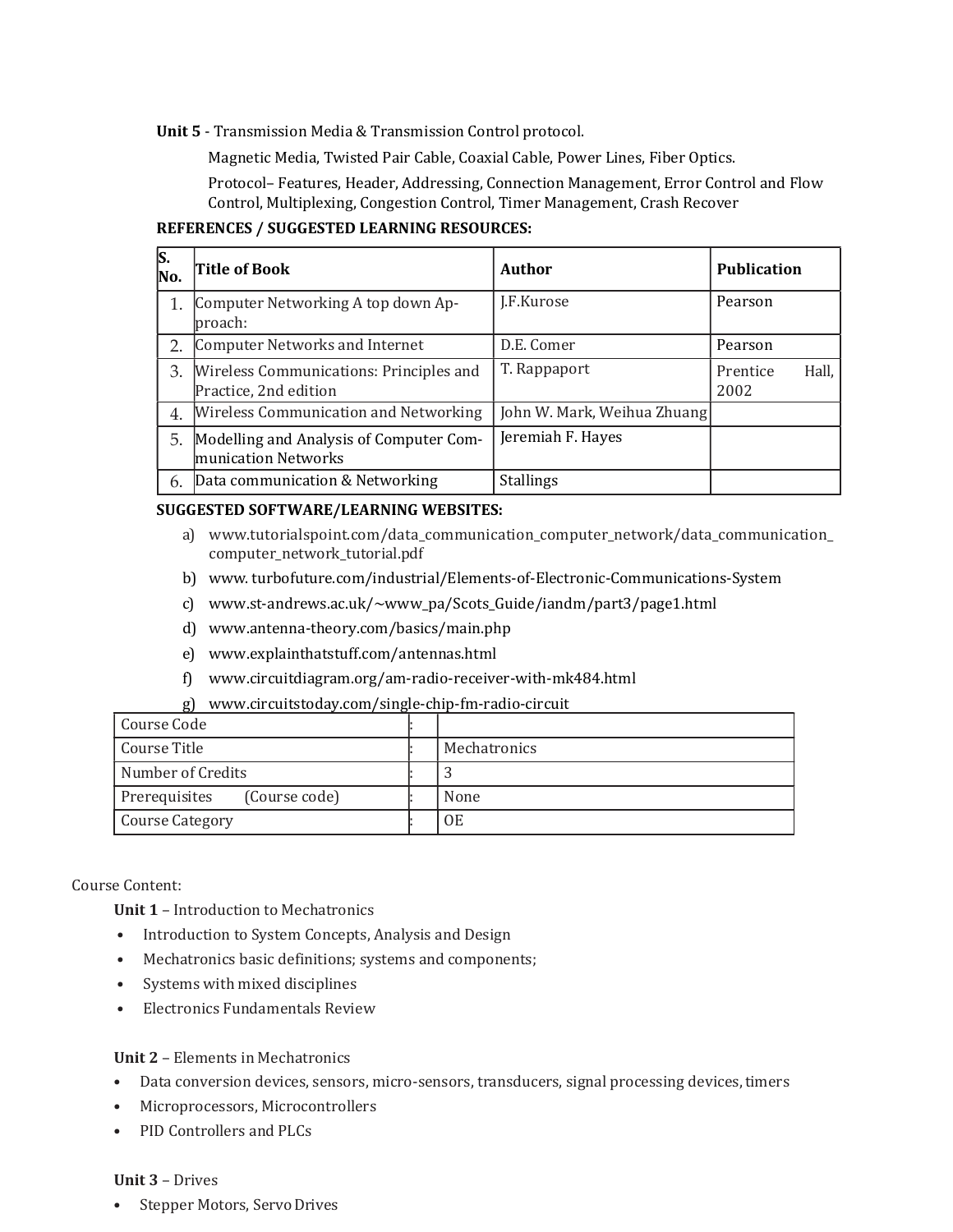- Linear Motion bearings, cams
- Systems controlled by camshafts, electronic cams
- Tool magazines and indexing mechanisms.

# Unit 4 – Hydraulic Systems

- Flow, Pressure and Direction Control Valves
- Actuators, Supporting Elements, Hydraulic Power Packs, Pumps
- Design of Hydraulic circuits

### Unit 5 – Pneumatic System

- Production, Distribution and conditioning of compressed air
- System Components and Graphic representations
- Design of Systems

#### SUGGESTED LEARNING RESOURCES:

| S.No.            | <b>Title of Book</b>                      | <b>Author</b>                          | <b>Publication</b>  |
|------------------|-------------------------------------------|----------------------------------------|---------------------|
| $\overline{1}$ . | Analysis and design of<br>Dynamic Systems | Cochin, Era and Cadwallender           | AddisonWesley, 1997 |
| 2.               | Mechatronics Engineering                  | Tomkinson, D. And Horne, J.<br>Longman | McGraw Hill, 1996   |
|                  | Mechatronics                              | Bolton, W                              | Pearson             |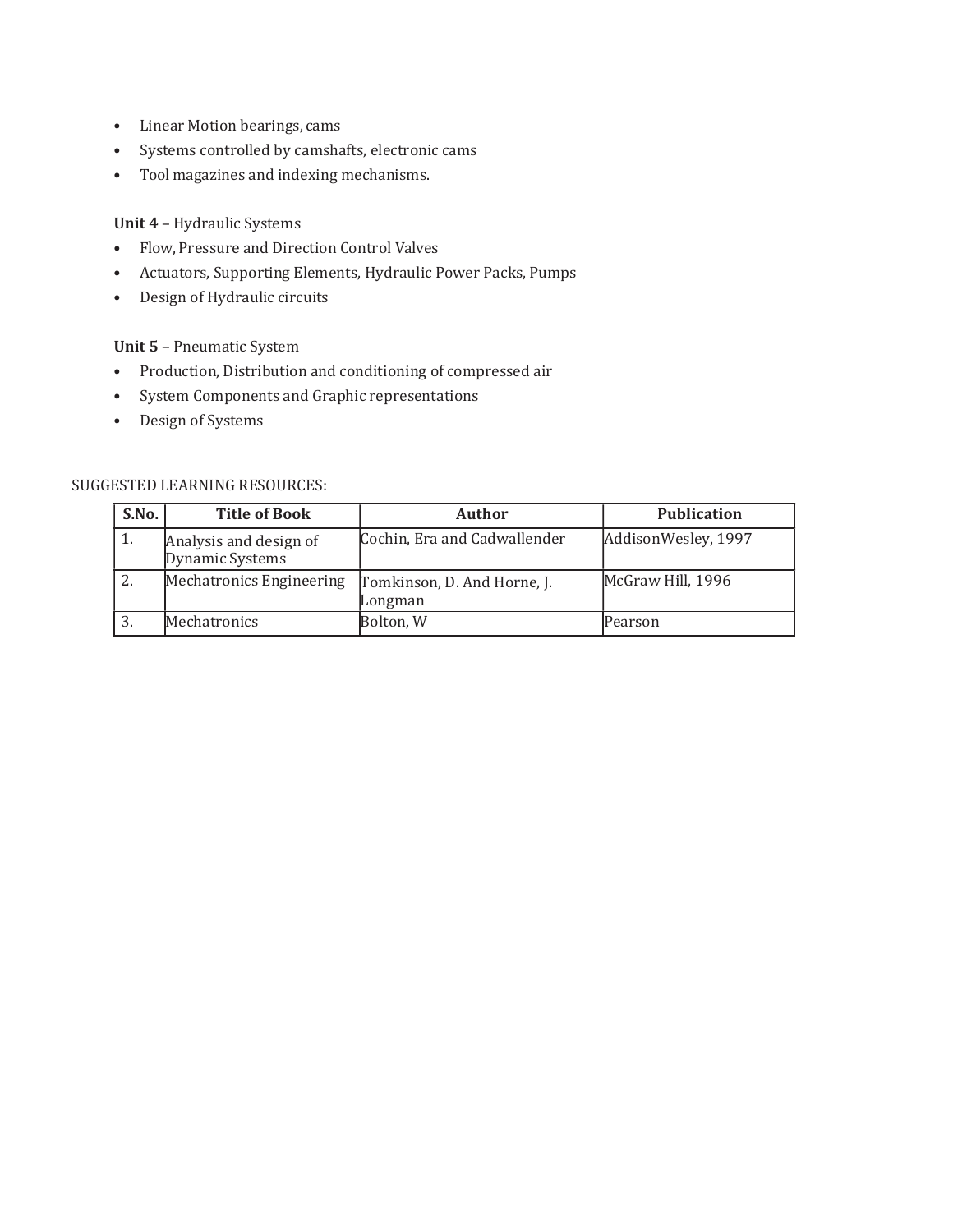| S.No. | <b>Title of Book</b>                       | <b>Author</b>        | <b>Publication</b>                        |
|-------|--------------------------------------------|----------------------|-------------------------------------------|
| -14.  | Fundamental of mecha-<br><b>tronic</b>     | M. Jouaneh           | Cengage Learning<br>ISBN - 978-1111569020 |
|       | Mechatronics - An Inte-<br>grated Approach | Clarence W. de Silva | <b>CRC</b> Press<br>ISBN - 978-0849312748 |

### SUGGESTED SOFTWARE/LEARNING WEBSITES:

- 6. https://youtu.be/Ro\_tFv1iH6g
- 7. https://www.motioncontroltips.com/faq-what-are-stepper-drives-and-how-do-they-work/
- 8. https://science.howstuffworks.com/robot.htm
- 9. https://howtomechatronics.com/

| Course Code            | PEC-611                                        |
|------------------------|------------------------------------------------|
| Course Title           | Computer Networking and Data Communication Lab |
| Number of Credits      | (L: 0, T: 0, P: 2)                             |
| Prerequisites          | <b>NIL</b>                                     |
| <b>Course Category</b> | PC.                                            |

Course Content:

# SUGGESTED PRACTICALS/ EXERCISES

The practical in this section are PrOs (i.e. sub-components of the COs) to be developed and assessed in the student for the attainment of the competency.

| S. No. | <b>Practical Outcomes (PrOs)</b>                                  | Unit<br>No. | Approx.<br>--<br>Hrs.<br>Required |
|--------|-------------------------------------------------------------------|-------------|-----------------------------------|
|        | To study the different physical equipment used for networking     |             | $02*$                             |
|        | Study the different internetworking devices in a computer network |             | $02*$                             |
|        | Study the working of basic networking commands                    |             | $02*$                             |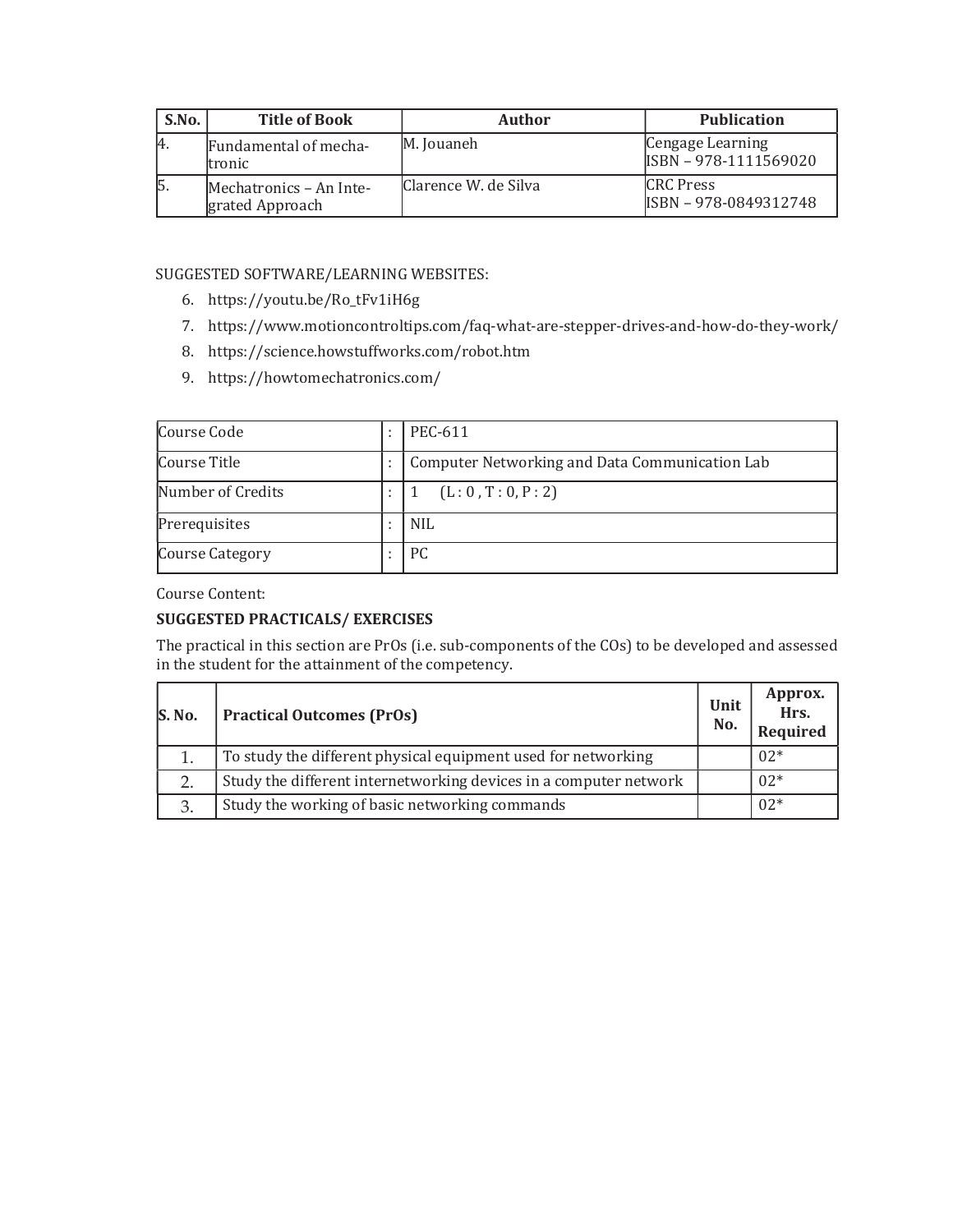| S. No. | <b>Practical Outcomes (PrOs)</b>                    | Unit<br>No. | Approx.<br>Hrs.<br>Required |
|--------|-----------------------------------------------------|-------------|-----------------------------|
| 4.     | To study PC to PC communication using parallel port |             | 02                          |
| 5.     | Study of LAN in Star Topology                       |             | 02                          |
| 6.     | Study of LAN in Bus Topology                        |             | 02                          |
| 7.     | Study of LAN in Tree Topology                       |             | 02                          |
| 8.     | Study and configuration of modem of computer        |             | 02                          |
| 9.     | Study of wireless communication                     |             | $02*$                       |
| 10.    | Studying PC Communication using LAN                 |             | 02                          |
|        | <b>Total</b>                                        |             | 20                          |

Reference Books:

| <b>S. No.</b> | <b>Title of Book</b>                                     | <b>Author</b>                     | <b>Publication</b>                                                  |
|---------------|----------------------------------------------------------|-----------------------------------|---------------------------------------------------------------------|
| 1.            | <b>Basic Electrical Engineering</b>                      | Mittle and Mittal                 | McGraw Education, New Delhi, 2015,<br>ISBN: 978-0-07-0088572-5      |
| 2.            | <b>Basic Electrical Engineering</b>                      | <b>Ritu Sahdev</b>                | Khanna Publishing House, Delhi<br>2018, ISBN: 978-93-86173-49-2     |
| 3.            | <b>Fundamentals of Electrical En-</b><br>gineering       | Saxena, S. B. Lal                 | Cambridge University Press, latest edi-<br>tion ISBN: 9781107464353 |
| 4.            | Electrical Technology Vol-I                              | Theraja, B. L.                    | S. Chand publications, New Delhi, 2015,<br>ISBN: 9788121924405      |
| 5.            | <b>Basic Electronics</b>                                 | S. Biswas                         | Khanna Publishing House, Delhi<br>ISBN: 978-81-87522-164            |
| 6.            | Electrical Technology Vol - II                           | Theraja, B. L.                    | S. Chand publications, New Delhi, 2015,<br>ISBN: 9788121924375      |
| 7.            | <b>Basic Electrical and Electron-</b><br>ics Engineering | Jegathesan, V.                    | Wiley India, New Delhi, 2015<br>ISBN: 97881236529513                |
| 8.            | A text book of Applied Elec-<br>tronics                  | Sedha, R.S.                       | S.Chand , New Delhi, 2008<br>ISBN-13: 978-8121927833                |
| 9.            | <b>Electronics Principles</b>                            | Albert<br>Malvino,<br>Paul, David | McGraw Hill Eduction, New Delhi, 2015,<br>ISBN-13: 0070634244-978   |
| 10.           | Principles of Electronics                                | Mehta, V.K.<br>Mehta, Rohit       | S. Chand and Company, New Delhi,<br>2014, ISBN-13-9788121924504     |
| 11.           | Fundamental of Electronic De-<br>vices and Circuits      | <b>Bell Devid</b>                 | Oxford University Press, New Delhi<br>2015 ISBN: 9780195425239      |

# SUGGESTED SOFTWARE/LEARNING WEBSITES:

- a. en.wikipedia.org/wiki/Transformer
- b. www.animations.physics.unsw.edu.au//jw/AC.html
- c. www.alpharubicon.com/altenergy/understandingAC.htm
- d. www.electronics-tutorials
- e. learn.sparkfun.com/tutorials/transistors
- f. www.pitt.edu/~qiw4/Academic/ME2082/Transistor%20Basics.pdf
- g. www.technologystudent.com/elec1/transis1.htm
- h. www.learningaboutelectronics.com
- i. www.electrical4u.com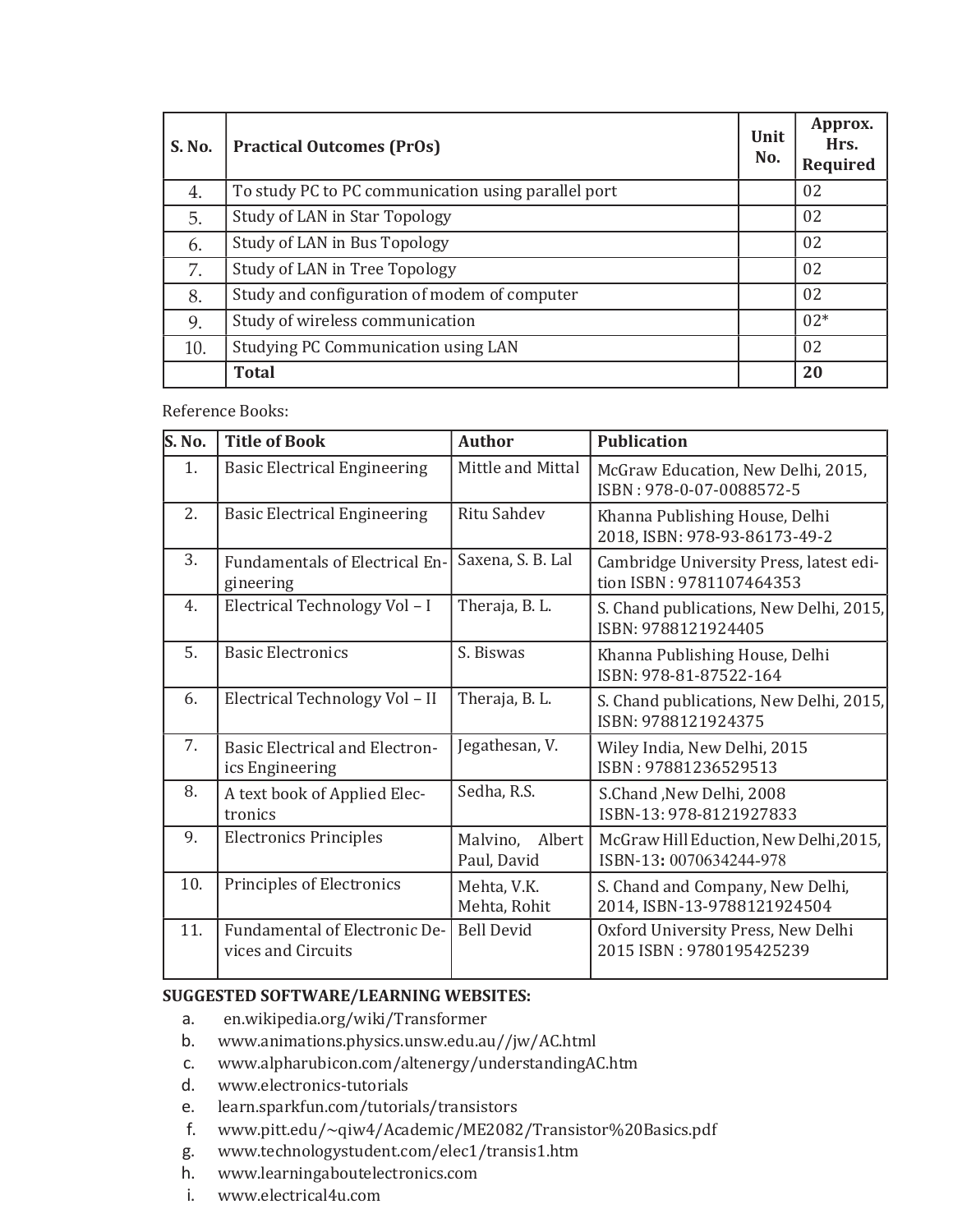| Course Code                 |                         |
|-----------------------------|-------------------------|
| Course Title                | Artificial Intelligence |
| Number of Credits           |                         |
| Prerequisites (Course code) | <b>None</b>             |
| <b>Course Category</b>      | ЮE                      |

Course Content:

Unit 1 – Introduction to Artificial Intelligence

- Artificial Intelligence (AI) definition
- Goals of AI
- History of AI
- Applications of AI

Unit 2 – Agents and Environments

- Agent Terminology, Types of Agents Simple Reflex Agents, Model Based Reflex Agents, Goal Based Agents
- Nature of Environments, Properties of Environments

# Unit 3 –

Search

Algorithms

Terminology

- Brute Force Search Strategies Breadth First Search, Depth First Search.
- Heuristic Search Strategies, Local Search Algorithms.

Unit 4 – Fuzzy Logic Systems

Introduction to Fuzzy Logic and Fuzzy systems,

- Membership functions,
- Fuzzification/Defuzzification

Unit 5 – Neural Networks

Basic structure of Neural Networks

- Perceptron
- Back-propagation

Suggested Learning Resources:

| S. No. | <b>Title of Book</b>                                                                                                                                | Author | Publication                               |
|--------|-----------------------------------------------------------------------------------------------------------------------------------------------------|--------|-------------------------------------------|
|        | Artificial Intelligence By Example: Denis Rothman<br>Develop machine intelligence from<br>scratch using real artificial intelli-<br>gence use cases |        | Packt Publishing<br>ISBN - 978-1788990547 |
|        |                                                                                                                                                     |        |                                           |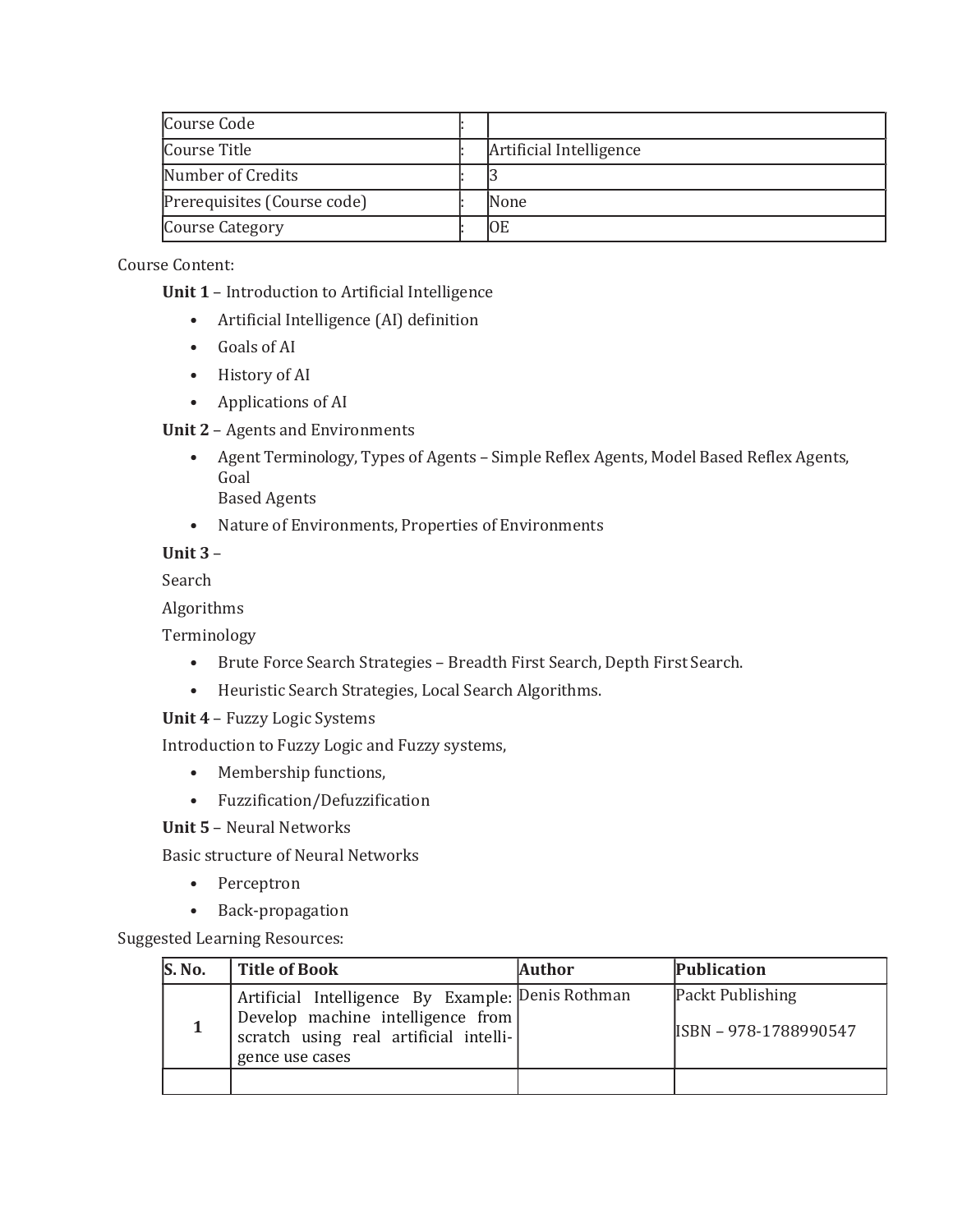| Course Code                 | <b>PES-666</b>                 |  |
|-----------------------------|--------------------------------|--|
| Course Title                | Entrepreneurship and Start-ups |  |
| Number of Credits           |                                |  |
| Prerequisites (Course code) | None                           |  |
| <b>Course Category</b>      | HS                             |  |

Course Learning Objectives:

- 1. Acquiring Entrepreneurial spirit and resourcefulness.
- 2. Familiarization with various uses of human resource for earning dignified means of living.
- 3. Understanding the concept and process of entrepreneurship its contribution and role in the growth and development of individual and the nation.
- 4. Acquiring entrepreneurial quality, competency, and motivation.
- 5. Learning the process and skills of creation and management of entrepreneurial venture.

### Course Content:

Unit 1 - Introduction to Entrepreneurship and Start - Ups

- Definitions, Traits of an entrepreneur, Intrapreneurship, Motivation
- Types of Business Structures, Similarities/differences between entrepreneurs and managers.

# Unit 2 – Business Ideas and their implementation

- Discovering ideas and visualizing the business
- Activity map
- Business Plan

Unit 3 – Idea to Start-up

- Market Analysis Identifying the target market,
- Competition evaluation and Strategy Development,
- Marketing and accounting,
- Risk analysis

#### Unit 4 – Management

- Company's Organization Structure,
- Recruitment and management of talent.
- Financial organization and management
- Unit 5 Financing and Protection of Ideas
	- Financing methods available for start-ups in India
	- Communication of Ideas to potential investors Investor Pitch
	- Patenting and Licenses

Unit 6: Exit strategies for entrepreneurs, bankruptcy, and succession and harvesting strategy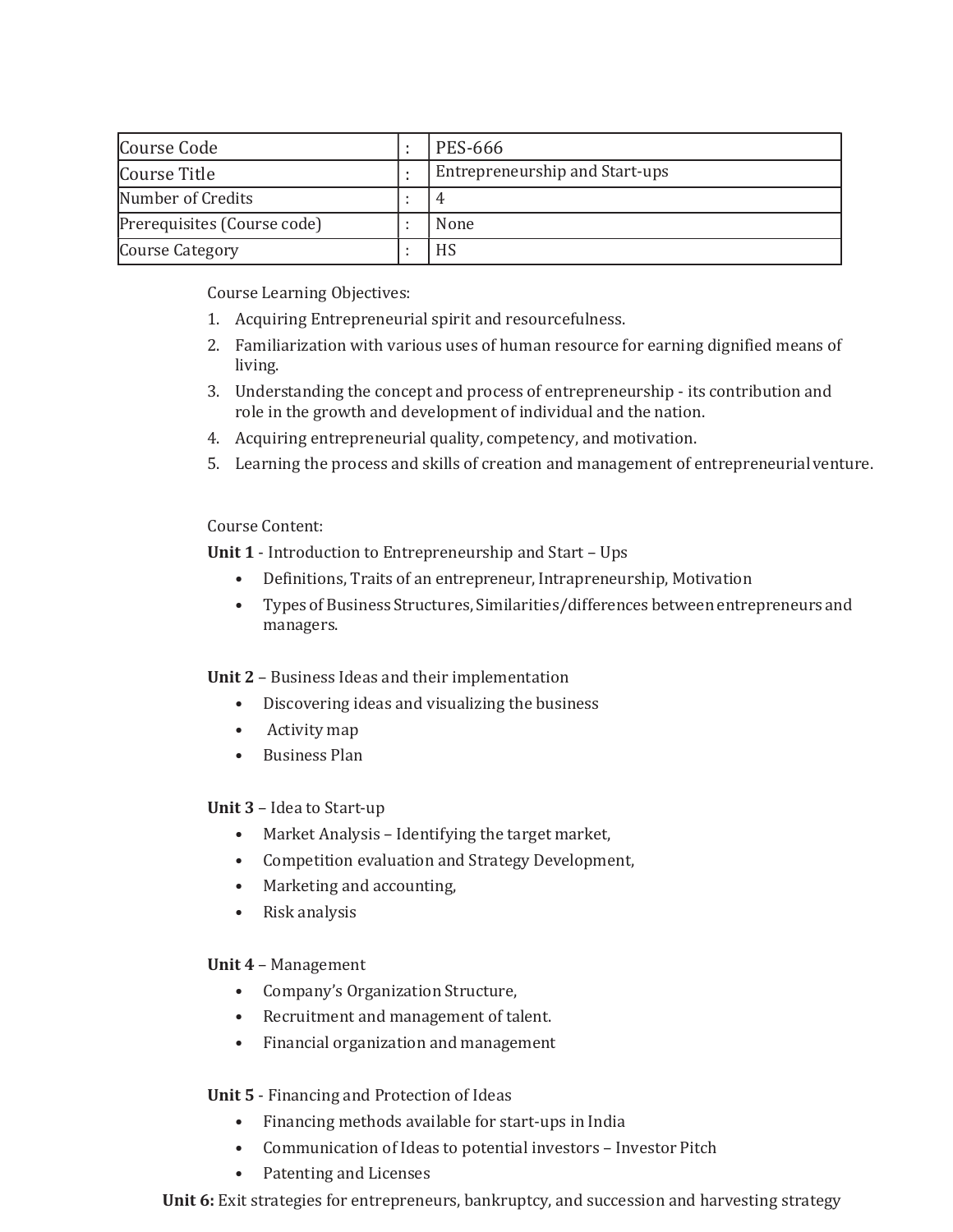Learning Outcome:

Upon completion of the course, the student will be able to demonstrate knowledge of the following topics:

- 1. Understanding the dynamic role of entrepreneurship and small businesses
- 2. Organizing and Managing a Small Business
- 3. Financial Planning and Control
- 4. Forms of Ownership for Small Business
- 5. Strategic Marketing Planning
- 6. New Product or Service Development
- 7. Business Plan Creation

# SUGGESTED LEARNING RESOURCES:

| S. No. | <b>Title of Book</b>                                                                                                           | Author                                              | Publication                                       |
|--------|--------------------------------------------------------------------------------------------------------------------------------|-----------------------------------------------------|---------------------------------------------------|
| 1.     | The Startup Owner's Manual: The<br>Step-by-Step Guide for Building a Great<br>Company                                          | Blank and $K & S$ Ranch<br>Steve<br><b>Bob Dorf</b> | ISBN - 978-0984999392                             |
| 2      | The Lean Startup: How Today's Entre-<br>preneurs Use Continuous Innovation to<br><b>Create Radically Successful Businesses</b> | <b>Eric Ries</b>                                    | Penguin UK<br>ISBN - 978-0670921607               |
| B.     | Demand: Creating What People Love<br>Before They Know They Want It                                                             | Adrian J. Slywotzky<br>with Karl Weber              | Headline Book Publishing<br>ISBN - 978-0755388974 |
| 4.     | The Innovator's Dilemma: The Revolu-<br>tionary Book That Will Change the Way tensen<br>You Do Business                        | Clayton M. Chris-                                   | Harvard<br>business<br>ISBN: 978-142219602        |

#### SUGGESTED SOFTWARE/LEARNING WEBSITES:

- a. https://www.fundable.com/learn/resources/guides/startup
- b. https://corporatefinanceinstitute.com/resources/knowledge/finance/corporatestructure/
- c. https://www.finder.com/small-business-finance-tips
- d. https://www.profitbooks.net/funding-options-to-raise-startup-capital-for-your-business/

| Course Code            |               | AUD-111             |
|------------------------|---------------|---------------------|
| Course Title           |               | Indian Constitution |
| Number of Credits      |               | [0(L:2, T:0; P:0)]  |
| Prerequisites          | (Course code) | None                |
| <b>Course Category</b> |               | AU                  |

Course Content

Unit 1 – The Constitution - Introduction